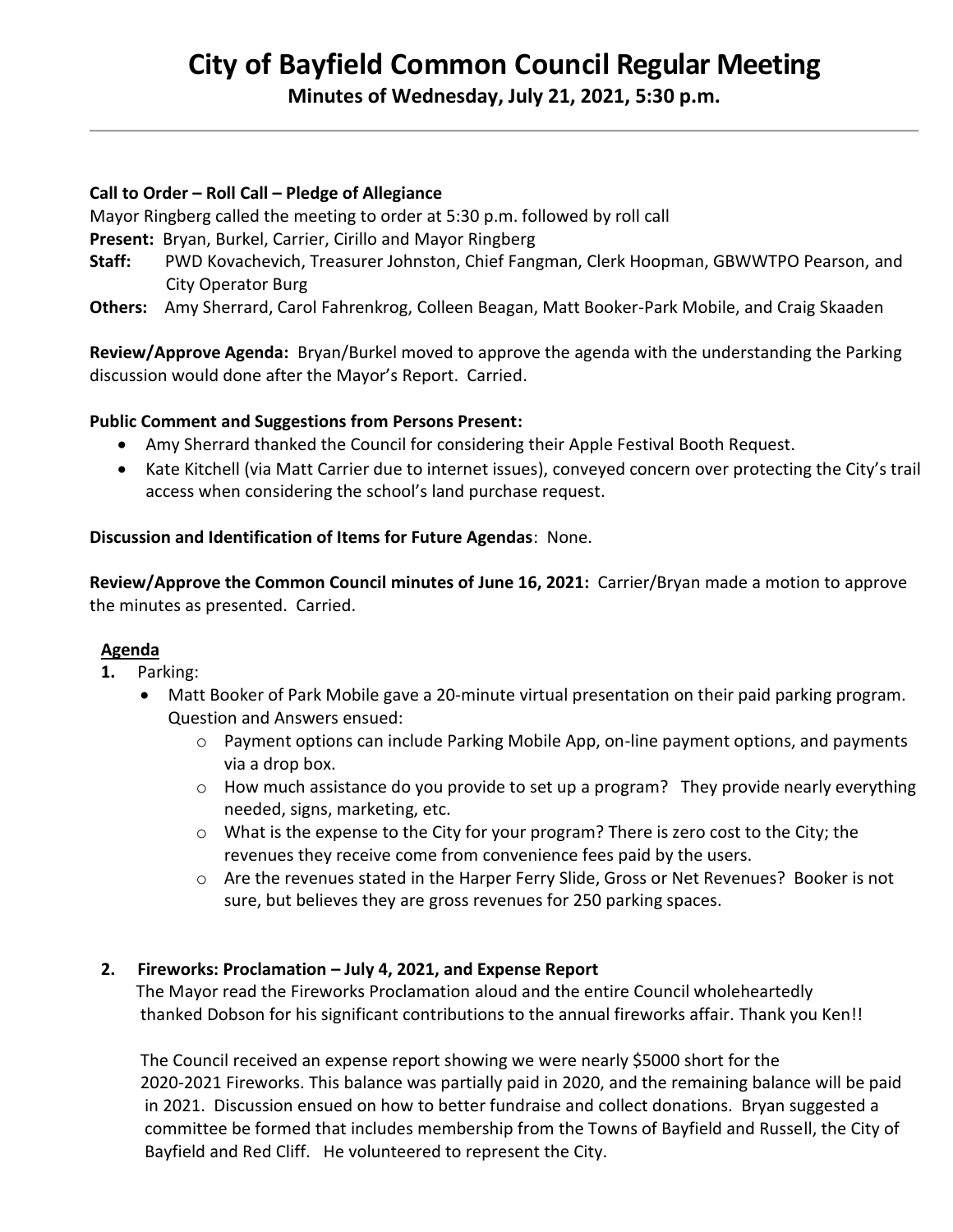- **3. Morty's, 108 Rittenhouse Avenue - Apple Festival Alcohol Sales Request to sell Beer** from a booth on the Sidewalk in front of their business. The Council was provided a copy of the Council minutes from August 21, 2019, where they were reminded, they were not advised to allow this due to the significant liability it places on the City to do so.
	- $\circ$  The Interim Chamber Director noted the Chamber's position is they would only grant a booth permit for this purpose to those businesses who don't have a lawn or porch. Hoopman cautioned this approach since there are others who now or could meet this test.
	- o Amy Sherrard asked how this use differs from her responsibility to maintain the sidewalk; why do they have to maintain it if they can't use it?
	- $\circ$  The concept of how open container differs from beer sales on public property was mentioned.
	- o Council members expressed to the Chamber and Sherrard, that if there was a way to completely removed the City from liability or to show this type of allowance could be limited in the fashion stated by the Chamber it could be reconsidered.

 Carrier/Bryan made a motion to approve the request from Morty's to allow beer sales from a Chamber approved booth during the annual apple festival. Roll Call vote as follows: Cirillo, Bryan and Burkel – no. Carrier – yes.

**4. Maggie's, 257 Manypenny Avenue – "It's time to Flamingle"** - July 24, 2021, from 4-8 p.m. Information only; no action needed since it is a private party.

# **5. Bayfield School – Request to purchase property**

 The Council learned the school is specifically requesting a land purchase at this time. The Council asked this to be reevaluated by the Plan Commission and Public Works Committees at their next meetings.

# **6. Redistricting Update / Moving to At-Large City Council Positions**

 Clerk Hoopman provided the Council with a written update on the redistricting process and specifically asked them to take a position on maintaining the City's Districts or moving to at-large positions. Discussion ensued.

- o Community members like having a specific Council person to contact.
- $\circ$  Our pool of available Councilors continues to dwindle so allowing all qualified persons to run for office has merit.
- o At-large positions reduce the overall election expenses.
- o Should a hybrid option be considered, 2 at-large, and 2-Districts?

 Burkel/Carrier made a motion to move forward by asking Attorney Lindsay to prepare draft Ordinance revisions that would be needed for the change to at-large Council positions. Roll Call vote as follows: Bryan – no, Burkel, Carrier and Cirillo – yes.

# **7. District 3 Alderperson Update and process for filling vacancy**

 The Council officially learned this was Councilor Joanne Cirillo's last meeting due to her moving into the Town of Bayfield. Cirillo was thanked for her contributions to the City. You will be missed!

 The Council learned the Mayor has received two letters of interest from individuals wishing to fill this vacancy. In fairness to all, the Council agreed to post a notice informing the public that letters of interest will be received by the Mayor until August 12, 2021. The goal is to consider possible candidate at the Council next meeting on August 18, 2021.

# **8. Communication Plan for City of Bayfield Financial Plan Information to Public**

 The Council discussed the Financial Plan "Next Steps". It was agreed, the Mayor should start by sending a letter sometime shortly after Labor Day about the report findings.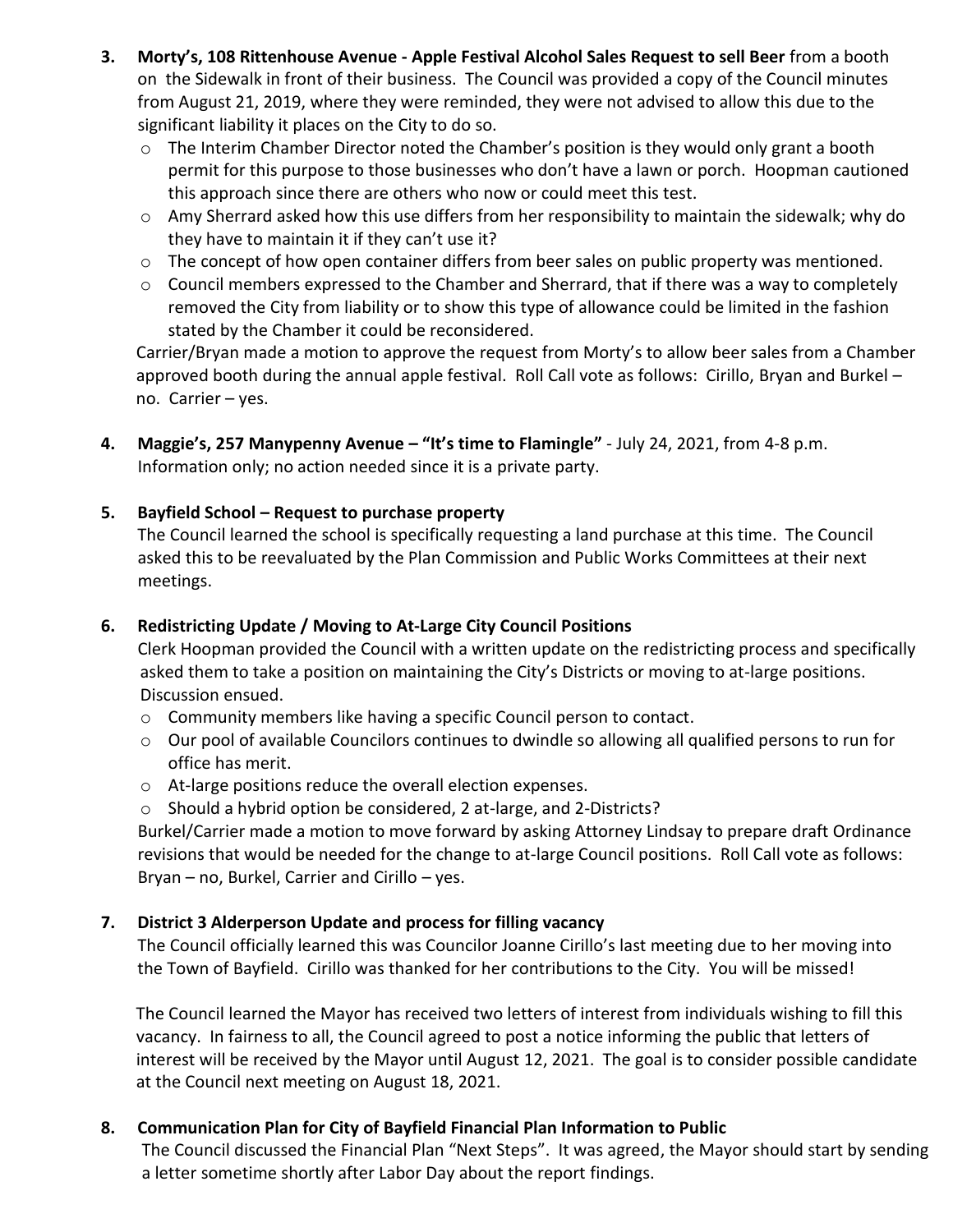## **9. 2022 City of Bayfield Budget:**

- 2021 Memo, Budgets and Capital Improvements Request Worksheets
- Review of City of Bayfield Wages

 Informational, no action required. Carrier asked for a 10-year CIP plan rather than a five-year plan. He said its being done by others and would be a good tool for the City going forward. Staff mentioned the difficulty in preparing a 10-year plan citing costs would be hard to know, technologies change, City priorities change, and mostly, all requests in 2022 won't be funded which moves all requests into future years. The five-year plan is more of a 10-year plan in reality.

**10. Committee Appointments/Resignations**: Bryan/Carrier made a motion to approve the appointments of Mike Spence and Tom Shrider to the City's Architectural Review Board. Carried. It was noted we need representation on BART, the Scenic By-ways Committee and maybe one member for the Plan Commission.

## **11. Project Updates:**

- a. Chequamegon Bay Housing Update Nothing new to report.
- b. Marina Breakwell/Seawall Project Project is now out for bid.
- c. Courthouse Lease Lease has been signed by City, but not GSA, unsure of the status. They have subsequently asked for another lease extension as their lease expires at the end of the month.
- d. Parks and Recreation Big Ravine Trail In progress and trail is great.
- e. Waterfront Trail Project Project is out for bid but may be halted due to grant agreements not being signed.
- f. Library Pillar Project Nearing 100% completion.
- g. Parking Plan Update In progress; see minutes.
- h. City Hall Plan Update In progress, being worked on by Plan Commission. A thank you to Craig Skaaden and Nancy Pearson for their assistance.
- **12. Mayor's Report** The Mayor thanked Cirillo for her time and efforts serving the City of Bayfield!

# **13. Parking Committee Update / Discussion**

Some general discussion ensued about paid parking and the next steps.

- $\circ$  A review of the proposed revenues was mentioned; how much will this program really cost and yield.
- o What are the terms of the contract with Park Mobile?
- $\circ$  How will parking change and what can our community members expect going forward?
- o How upset our visitors are now due to many things including food; is the timing right? This led Carrier to mention opening the community to food trucks due to a food shortage. After some dialog, discussion was redirected to parking.

 Cirillo/Carrier moved to implement paid parking that will generate revenue for the City and do the following:

- a. Request a proposal from Park Mobile
- b. Finalize the draft Parking Management Plan
- c. Hold community meeting to get public input.

Passed by roll call vote: Burkel, Carrier, Cirillo and Bryan - yes.

Hoopman cautioned about using the terminology of public input. If the Council is opening the floor for input that can effect change or the outcome than that should come before a contract is in place. If it's to tell them how the new program will work, it should be labeled otherwise.